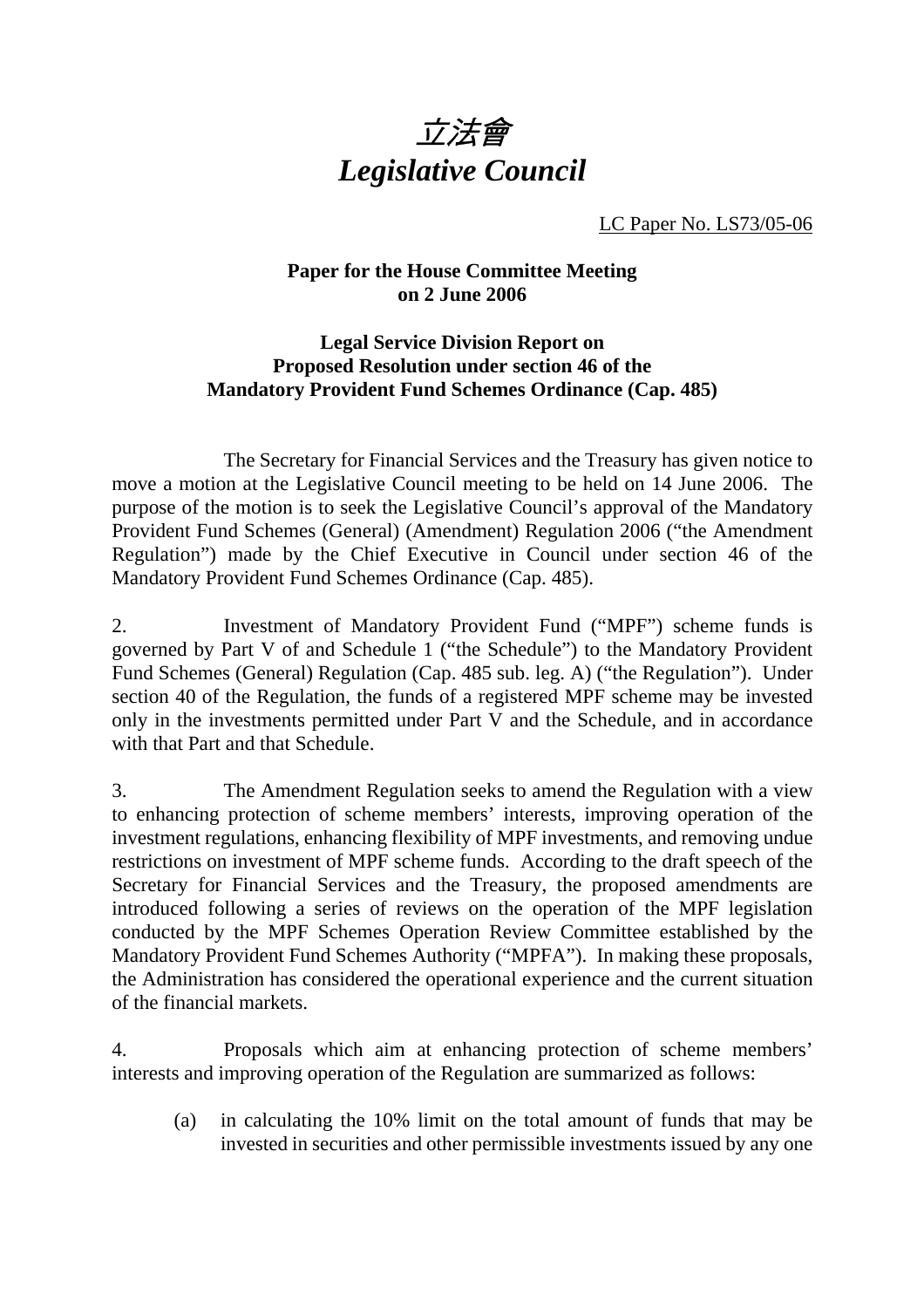issuer, all investment instruments having values linked to one entity will be taken into account regardless of who the issuers are;

- (b) debt securities issued or guaranteed by any entity are to be aggregated in ascertaining whether the 10% investment limit is exceeded in relation to the entity;
- (c) the 10% limit on the total amount of funds that may be invested in securities and other permissible investments issued by any one issuer is not to apply to pure deposits;
- (d) a constituent fund will not be allowed to acquire partly-paid up shares and shares of collective investment schemes listed on non-approved stock exchanges;
- (e) deposits for the purpose of the Regulation will not include debt securities and convertible debt securities to reflect the different risk nature between pure deposits and other types of investments;
- (f) deposits may be made with non-Hong Kong branches of authorized financial institution ("AFIs") incorporated outside Hong Kong provided that those AFIs satisfy certain credit rating requirements;
- (g) currency forward contracts may be acquired from non-Hong Kong branches of foreign incorporated AFIs provided that those AFIs satisfy certain credit rating requirements; and
- (h) the funds of a constituent fund may be applied for acquiring a stock futures contract only if the securities to which the contract relates are themselves permissible investments under the Schedule.

5. To enhance flexibility and remove unnecessary restrictions on MPF investments, the Amendment Regulation proposes to:

- (a) expand the scope of investment types to cover securities listed on an approved stock exchange that are approved, or of a kind approved by MPFA;
- (b) facilitate acquisition of specified kinds of securities that are to be listed on an approved stock exchange or an approved futures exchange, irrespective of whether they are offered to the public for subscription or not, and to remove the restriction that the total value of securities to be subscribed for must not exceed the amount of money held on deposit for the constituent fund;